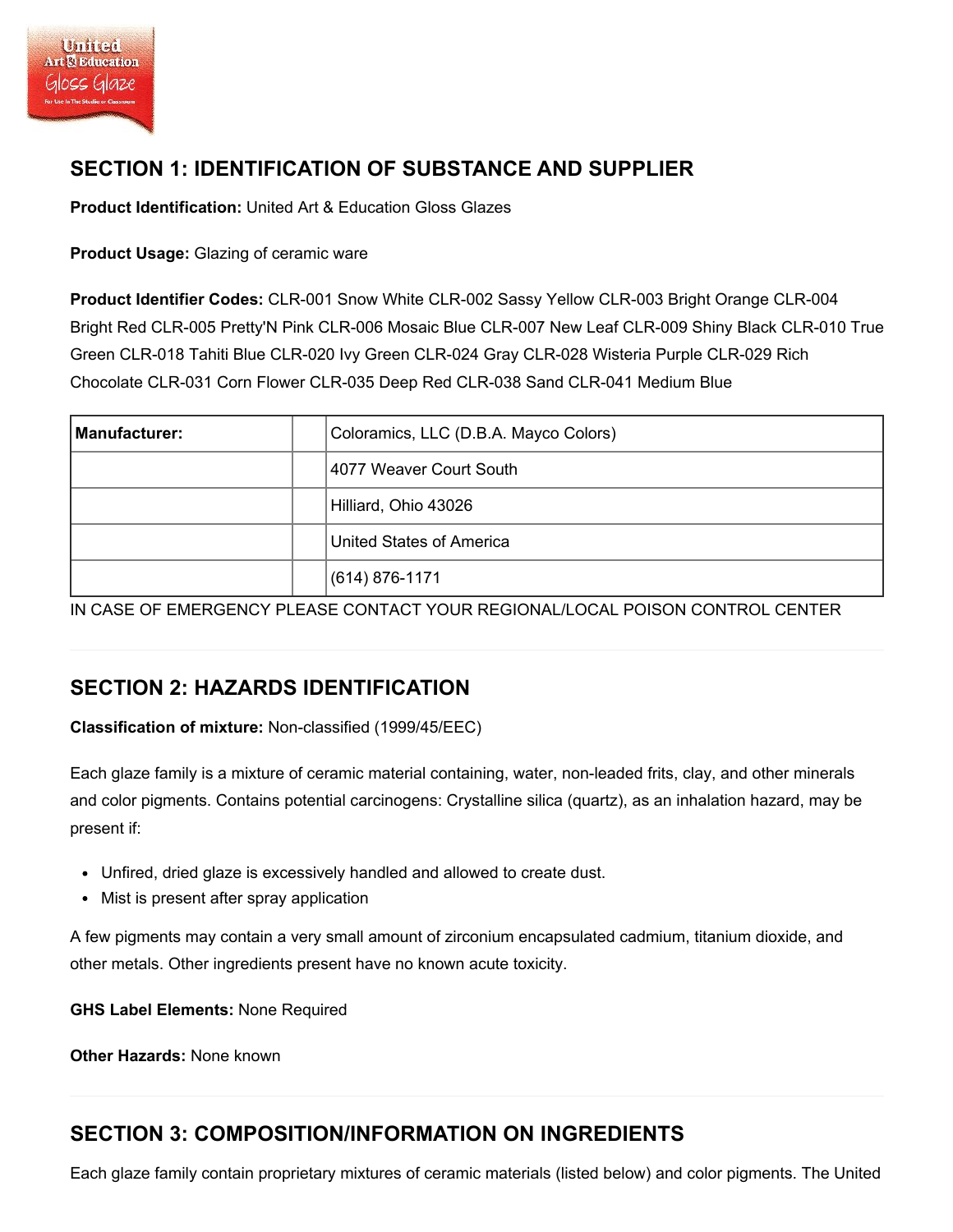Art & Education Gloss Glaze line is classified as non-hazardous.

| Ingredients                                | CAS#       | <b>Ranges of Percentages</b> |
|--------------------------------------------|------------|------------------------------|
| <b>Water</b>                               | 7732-18-5  | 48.1% - 53%                  |
| Frit                                       | 65997-18-4 | 36.9% - 39%                  |
| Clay/Kaolin                                | 1332-58-7  | $5.2\% - 5.6\%$              |
| <b>Zinc Oxide</b>                          | 1314-13-2  | $0\% - 0.7\%$                |
| Zirconium Silicate (Zr Si O <sub>4</sub> ) | 14940-68-2 | $0\% - 8.1\%$                |
| <b>Bentonite</b>                           | 1302-78-9  | $0.5\% - 0.6\%$              |
| Carboxymethylcellulose                     | 9004-34-2  | $0.6\% - 0.7\%$              |
| Proxel                                     | 75037-67-1 | 0.1%                         |
| <b>Pigments</b>                            | varies     | varies                       |

#### SECTION 4: FIRST-AID MEASURES

- Inhalation: May cause irritation. Remove from exposure.
- Skin: May cause irritation. Wash skin with soap and water.
- Eyes: May cause irritation. Flush eyes with large quantities of water for at least 15 minutes. If irritation persists after washing, contact a physician.
- Ingestion: Contact a physician.

Important Symptoms/Effects: None Known

Immediate Medical Attention/Special Treatment: None Known

#### SECTION 5: FIRE-FIGHTING MEASURES

- Suitable Extinguishing Media: None
- Specific Hazards Arising From Chemical: None
- Special Protective Equipment and Precautions for Fire Fighters: None

### SECTION 6: ACCIDENTAL RELEASE MEASURES

- Personal Precautions, Protective Equipment and/or Emergency Procedures: None
- Environmental Precautions: None
- Methods and Materials for Containment and Clean-Up: Wipe/Mop spill area and rinse with water

### SECTION 7: HANDLING AND STORAGE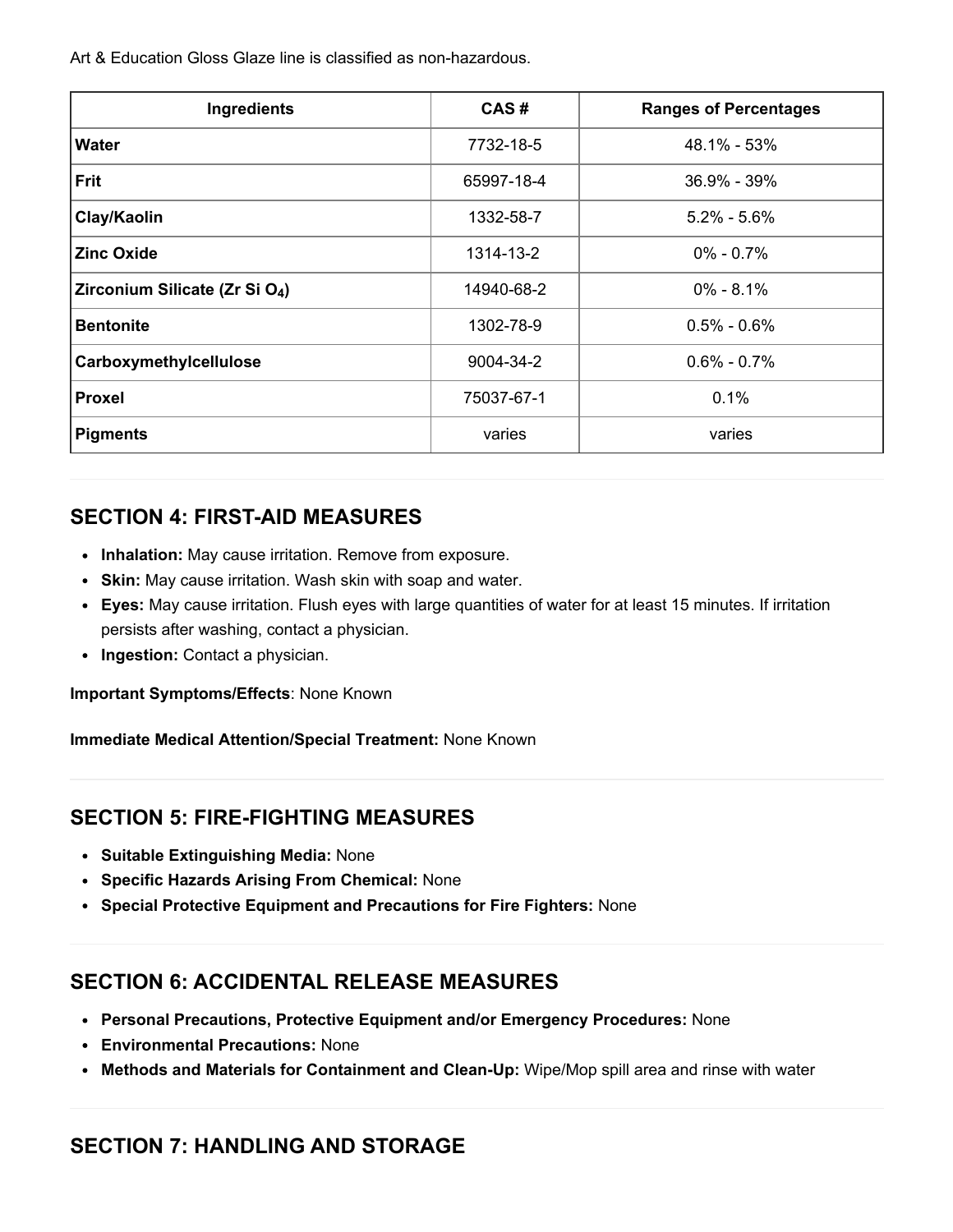- Precautions for Safe Handling: Ventilation local exhaust if spray application is used
- Work/Hygienic Practices: Food, beverages, and smoking materials should not be in the work area. Wash thoroughly before eating, drinking, smoking, or applying cosmetics.
- Conditions for Safe Storage, Including Incompatibilities: None

# SECTION 8: EXPOSURE CONTROLS/PERSONAL PROTECTION

| Ingredients       | CAS#      | <b>PEL</b>          | TLV                   |
|-------------------|-----------|---------------------|-----------------------|
| <b>Zinc Oxide</b> | 1314-13-2 | 5 mg/m <sup>3</sup> | 2.0 mg/m <sup>3</sup> |

Remaining main glaze ingredients do not have formal Exposure Limits. Some pigments contain metals that have exposure limits (Co, TiO2, Cu, Cr, Mn) but are used in low levels.

These glazes are non-hazardous liquid mixtures of ceramic materials containing, water, non-leaded frits, clay, and other minerals and color pigments. These mixtures have no TLV or PEL

- Engineer Control: Adequate ventilation (local exhaust) if spray application is used.
- Respiratory Protection: Use a NIOSH approved respirator if spray application is used.
- Protective Gloves: Not normally needed.
- Eye Protection: Wear appropiate eye protection or safety glasses to keep mist out of eyes if spray application is used.
- Personal Protective Clothing or Equipment: Wear appropriate clean, protective clothing such as, but not limited to, overalls, smocks, and aprons.

# SECTION 9: PHYSICAL AND CHEMICAL PROPERTIES

| Appearance:                                   | Colored and/or Clear Liquid Mixtures |
|-----------------------------------------------|--------------------------------------|
| <b>Odor/Odor Threshold:</b>                   | Neglible                             |
| PH:                                           | N/A                                  |
| <b>Boiling Point/Range:</b>                   | N/A                                  |
| <b>Freezing point:</b>                        | $32^{\circ}F$                        |
| <b>Flash Point:</b>                           | None                                 |
| <b>Vapor Pressure:</b>                        | N/A                                  |
| <b>Vapor Density:</b>                         | N/A                                  |
| <b>Flammability:</b>                          | None                                 |
| <b>Evaporation Rate:</b>                      | None                                 |
| <b>Upper/Lower Explosive Limits:</b>          | None                                 |
| <b>Partition Coefficient (octanol/water):</b> | N/A                                  |
| <b>Relative Density:</b>                      | N/A                                  |
| <b>Solubility in Water:</b>                   | Partial                              |
| <b>Decompositional Temperature:</b>           | None                                 |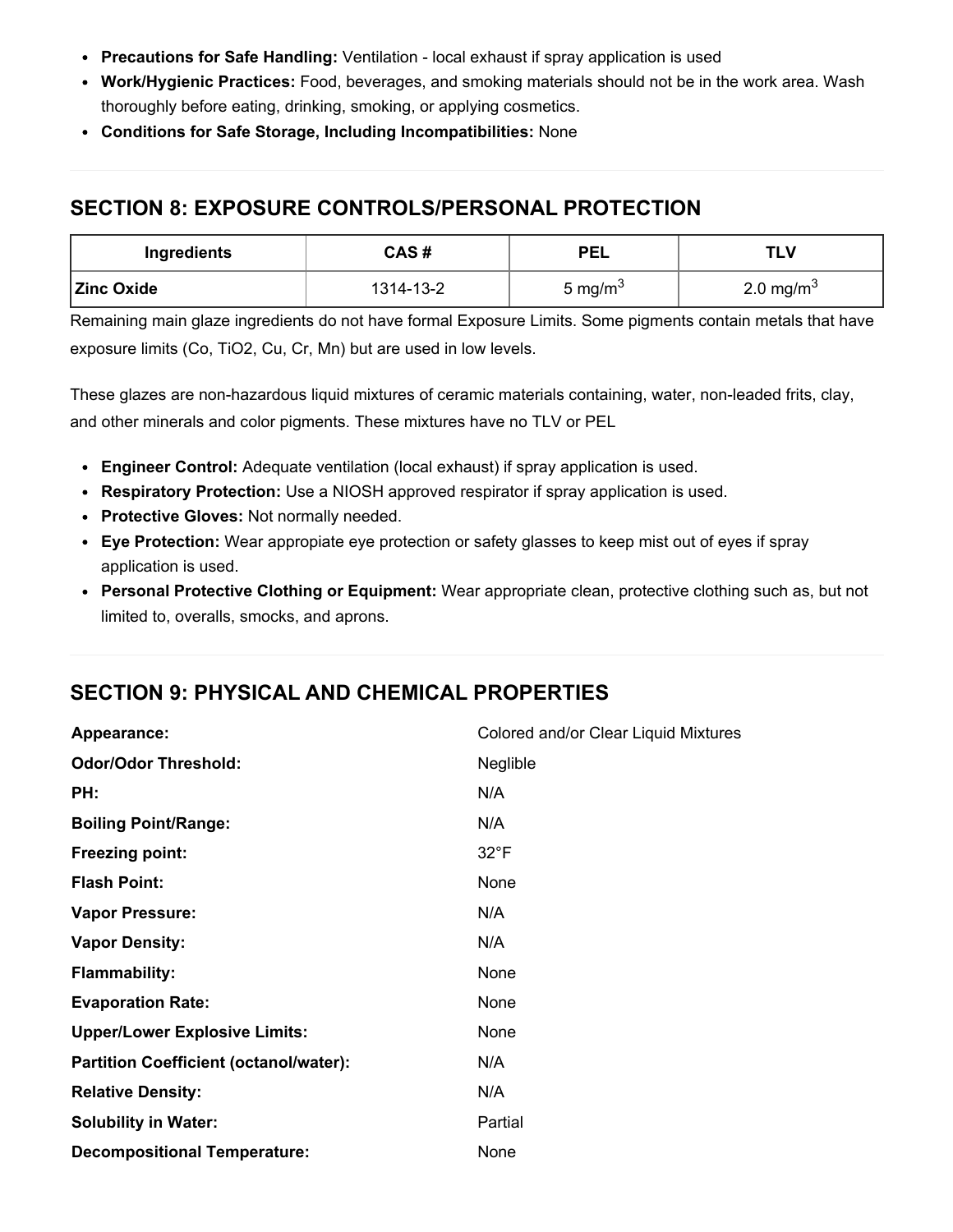### SECTION 10: STABILITY AND REACTIVITY

| <b>Reactivity:</b>                             | None Known                                         |
|------------------------------------------------|----------------------------------------------------|
| <b>Chemical Stability:</b>                     | Stable                                             |
| <b>Possibility of Hazardous Reactions:</b>     | None Known                                         |
| <b>Conditions to Avoid:</b>                    | Fumes from firing in kiln; Mist created from spray |
|                                                | application.                                       |
| <b>Incompatible Material:</b>                  | None Known                                         |
| <b>Hazardous Decomposition or By-Products:</b> | None Known                                         |

### SECTION 11: TOXICOLOGY INFORMATION

Primary Route(s) of Entry: Dermal, Inhalation.

Hazard to Humans: None during normal use. The highest threat of inhalation exists during the excessive handling of dried, unfired glazed ware and/or during spray application.

| Acute Toxicity: N/A                 | Carcinogenicity: N/A        |
|-------------------------------------|-----------------------------|
| Skin Corrosion.Irritation: N/A      | Reproductive Toxicity: N/A  |
| Serious Eye Damage/Irritation: N/A  | STOT-Single Exposure: N/A   |
| Respiratory/Skin Sensitization: N/A | STOT-Repeated Exposure: N/A |
| Germ Cell Mutagenicity: N/A         | Aspiration Hazard: N/A      |
| Additional information:             |                             |

These mixtures contain silica, a know carcinogen. Inhalation is the route of entry into the body that can lead to the development of Silicosis.

These water-based, premixed products should be non-toxic during recommended use.

Some of the pigments may contain small amounts of various forms of metals (Sn, Mn, TiO2, Cu, Zr, V, Fe. Co, Cr, Ni, Cd ), some of which are considered carcinogenic. The metals in pigments may be in form of frits, spinel or formed from high temperature calcination that may have a different bioavailability than the metal itself. Silica and pigments in the glaze should be non-toxic during recommended use.

#### SECTION 12: ECOLOGICAL INFORMATION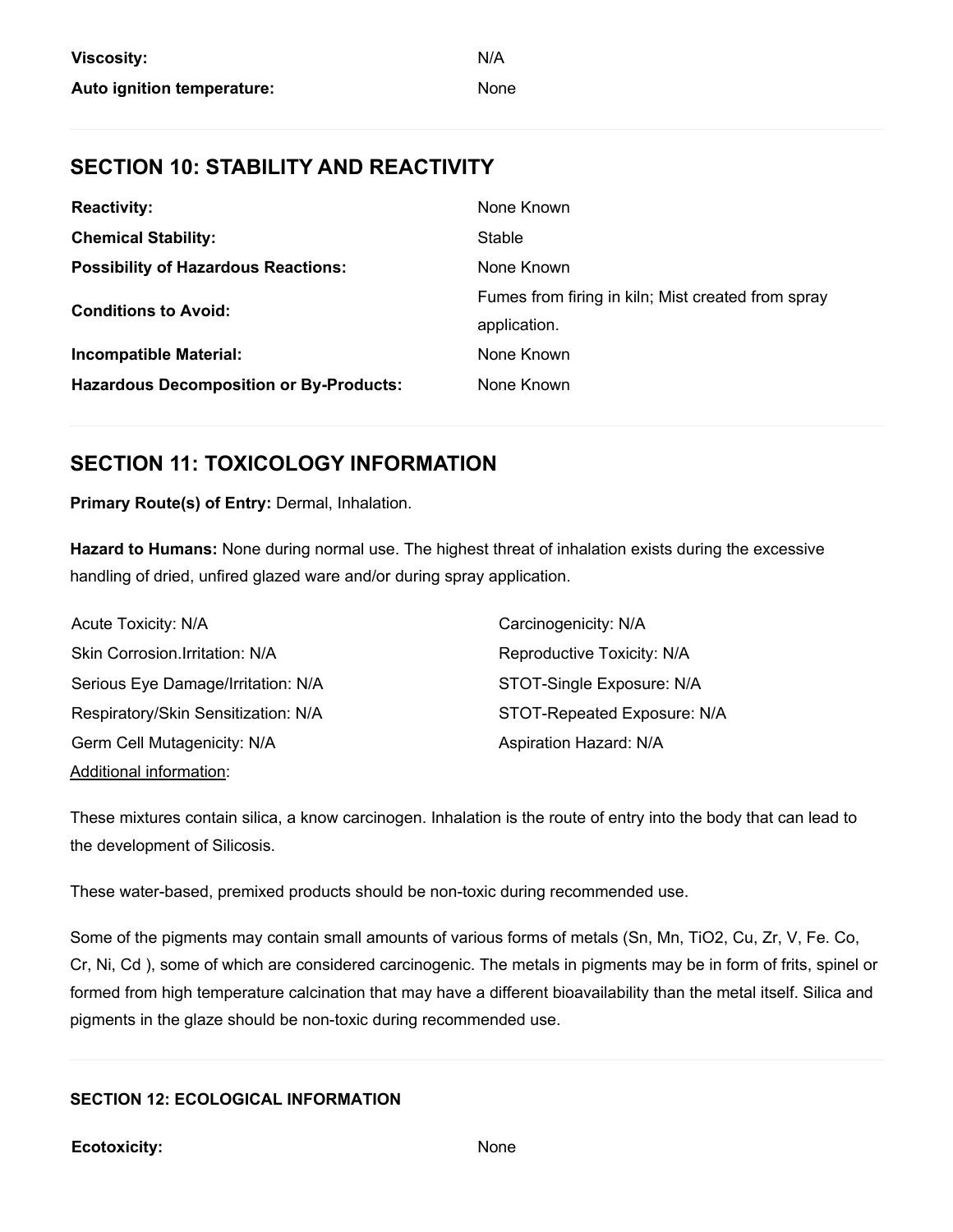| No   |
|------|
| No   |
| Yes  |
| No   |
| None |
|      |

## SECTION 13: DISPOSAL CONSIDERATIONS

Follow local, state and federal regulations.

# SECTION 14: TRANSPORTATION INFORMATION

Product Identifier: Non-Hazardous Mixtures

UN Shipping Name: N/A UN Number: None Environmental Hazard: None Packing Group: None Transportation Hazard Class: N/A Special Precautions: None

# SECTION 15: REGULATORY INFORMATION

Federal, State and Local regulations not provided elsewhere in the SDS:

#### National Regulations:

United States:

- TSCA: all components of these products are on the US TSCA Inventory
- SARA Section 313 Toxic Chemicals: None
- IARC, OSHA and NTP: Silica (Quartz), Titanium Dioxide, Cobalt, Nickel and Chromium are listed on the carcinogen list.

#### State Regulations:

#### California

• Proposition 65: Silica (Quartz), Titanium Dioxide, Cobalt, Nickel and Chromium are listed on the carcinogen list.

#### Chemical Safety Assessment:

Conforms to ASTM D 4236 This material has been evaluated under the provisions of LHAMA (Labeling of